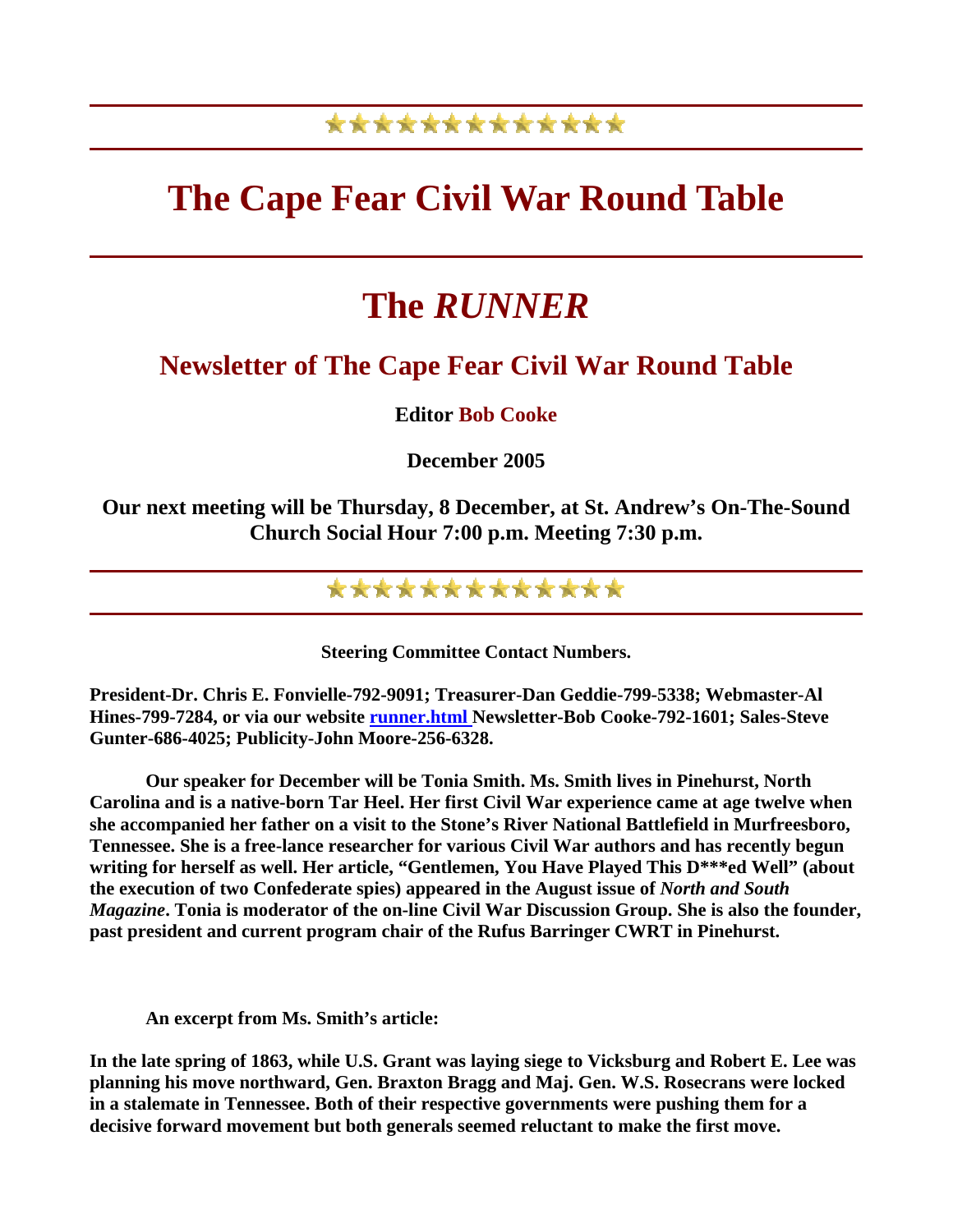**Rosecrans wanted to wait until he was certain that troops from his army would not be sent to support Grant. Bragg was concerned that he had been unable to penetrate Rosecrans' cavalry screen, which denied him an accurate assessment of his adversary's strength. Repeated efforts on Bragg's part to get inside Rosecrans' defenses had failed. Not even the mighty Nathan Bedford Forrest had been able to accomplish much beyond harassing the enemy at Franklin, Tennessee.** 

On the evening of June 8<sup>th</sup>, 1863, two fine-looking gentlemen dressed in uniforms made **their way into Fort Granger. From the moment they entered the gates of the fort that protected the town of Franklin, until some eighteen hours later, one of the more unusual spy stories of the** 

**Civil War....Enough for now- Ms. Smith will fill us in on the rest of the story at our meeting!** 

 **Dispelling some of the Myths of Cold Harbor.** 

 **At our last meeting, Mr. Gordon Rhea led us back to the summer of 1864, a time when the fate of the nation depended on the outcome of a major battle. President Abraham Lincoln was not sure of victory, indeed, he was not even sure he would be his party's nominee. With the advent of U.S. Grant, fresh from his victories in the west, the strategy changed somewhat. No longer would the Federals merely seek to occupy territory, but would now concentrate on beating the ANV. A more profound change came when it was realized that Grant intended to continue battling Lee continuously. Mr. Rhea pointed out that at this point of the war many of the early Northern volunteers had left the army, their places were filled by conscripts. Grant outmaneuvers Lee by a downstream crossing of the North Anna River, but Lee will react quickly and attack at Totopotomy Creek. Grant now realizes that the ANV has been weakened and it is only a matter of time (and casualties.) Both sides reinforce; Lee digs in and Union troops prepare for battle.** 

**Here the first myth of Cold Harbor was shattered: There was not a wholesale pinning of names on jackets, Horace Porter wrote this well after the war. On 3 June the assault begins, many veteran troops move out 100 yards or so and dig in. Some of the "band-box" regiments, in combat for the first time (and perhaps wishing to prove themselves) enter the killing zone "like a pencil into a sharpener" and are mowed down in droves. It was these untried soldiers, placed in front of the veteran regiments, that suffered the most casualties. Mr. Rhea has set the total casualties at fifty-five thousand Union and thirty-five thousand Confederates, but disputes the figures of seven, ten or fifteen thousand killed in the first few minutes of the engagement. Those Southerners killed or wounded were, by 1864, virtually irreplaceable. Mr. Rhea also informed us that neither general accomplished his objective: Grant did not destroy the ANV and Lee did not drive Grant back across the North Anna River, nor did the battle change the outcome of the election.** 

**Winners of the Raffle:**